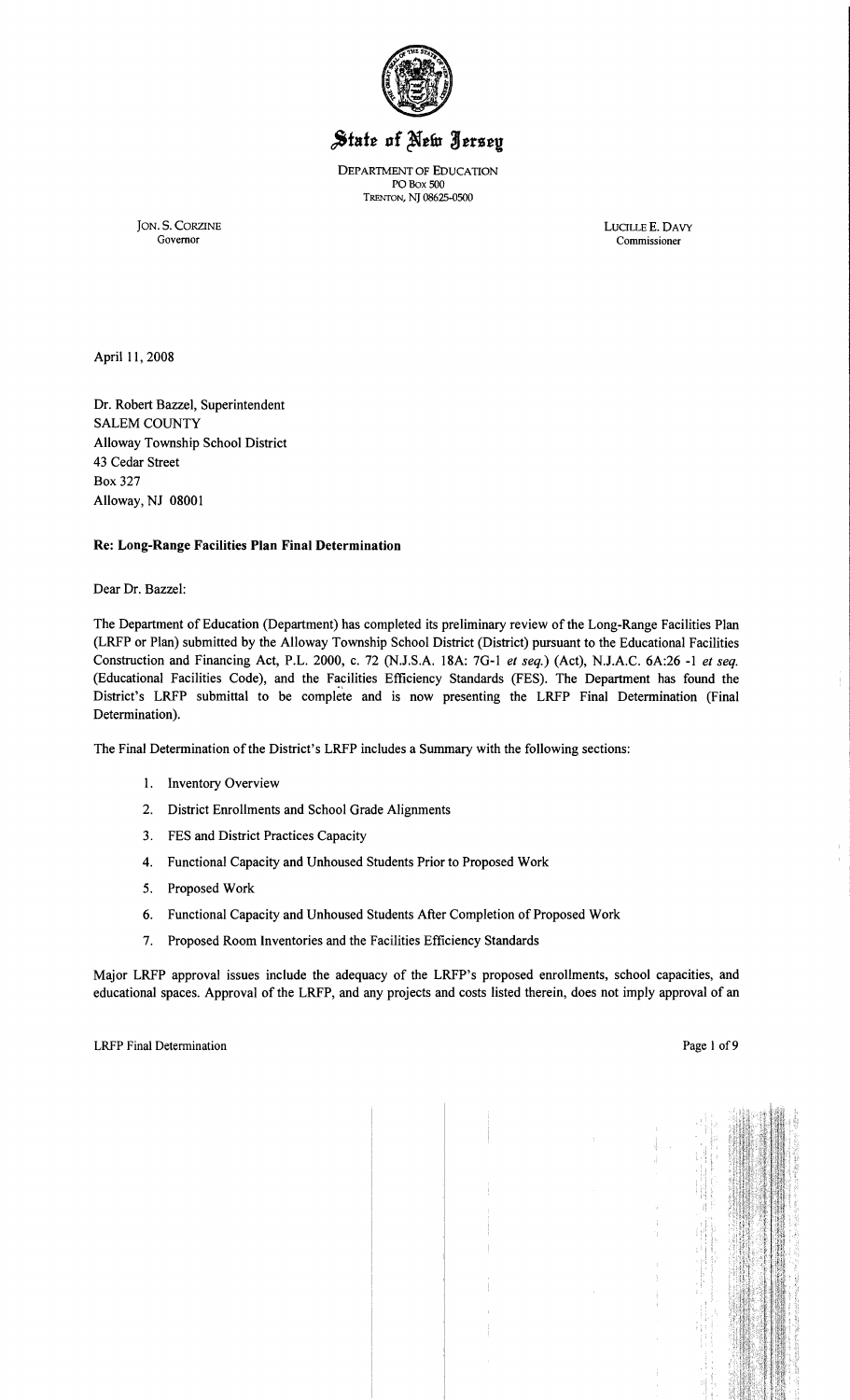individual school facilities project or its corresponding costs and eligibility for State support under the Act. Similarly, approval of the LRFP does not imply approval of portions of the Plan that are inconsistent with the Department's FES and proposed building demolition or replacement. Determination of preliminary eligible costs and fmal eligible costs will be made at the time of the approval of a particular school facilities project pursuant to N.J.S.A. 18A:7G-5. The District must submit a feasibility study as part of the school facilities project approval process, pursuant to N.J.S.A. 18A:7G-7b, to support proposed building demolition or replacement. The feasibility study should demonstrate that a building might pose a risk to the safety of the occupants after rehabilitation or that rehabilitation is not cost-effective.

Following the approval of the LRFP, the District may submit an amendment to the approved LRFP for Department review. Unless and until an amendment to the LRFP is submitted to and approved by the Commissioner of the Department pursuant to N.J.S.A. 18A:7G-4(c), the approved LRFP shall remain in effect. The District may proceed with the implementation of school facilities projects that are consistent with the approved LRFP whether or not the school facilities project contains square footage that may be ineligible for State support.

We trust that this document will adequately explain the Final Determination and allow the District to move forward with the initiation of projects within its LRFP. Please contact Frank LoDolce, Regional Director at the Office of School Facilities at (609) 292-7078 with any questions or concerns that you may have.

Sincerely,

Luille EDary

Lucille E. Davy Commissioner

#### Enclosure

c: Willa Spicer, Deputy Commissioner John Hart, Chief of Staff Rochelle Hendricks, Assistant Commissioner, Division of District and School Improvement William King, Assistant Commissioner Kathryn Forsyth, Director of Public Information Michael Elwell, Salem County Superintendent of Schools Bernard E. Piaia, Director, School Facilities, Office of the Chief of Staff Frank LoDolce, Regional Director, School Facilities, Office of the Chief of Staff Dr. Gail L. Petricek, County Manager, School Facilities, Office of the Chief of Staff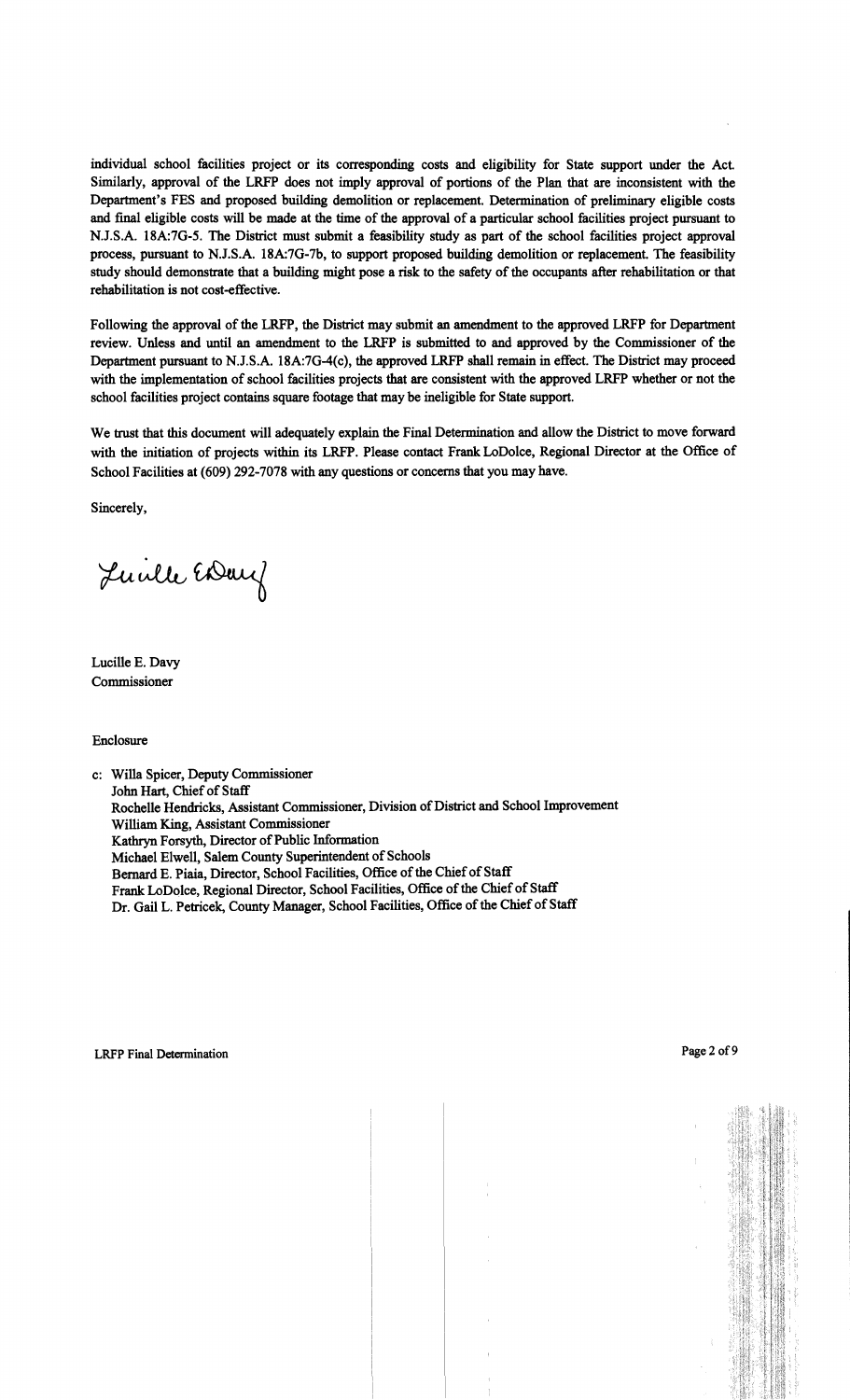# LONG-RANGE FACILITIES PLAN

# Final Determination Summary

## Alloway Township School District

The Department of Education (Department) has completed its review of the Long-Range Facilities Plan (LRFP or Plan) submitted by the Alloway Township School District (District) pursuant to the Educational Facilities Construction and Financing Act, P.L. 2000, c.72 (N.J.S.A. 18A:7G-I *et seq.)* (Act), N.J.A.C. 6A:26-1 et seq. (Educational Facilities Code), and the Facilities Efficiency Standards (FES).

This is the Department's Final Determination Summary (Summary) of the LRFP. The Summary is based on the standards set forth in the Act, the Educational Facilities Code, the FES, District entered data in the LRFP and Project Application and Tracking System (LRFP website), and District supplied supporting documentation. The Summary consists of seven sections. The referenced reports in *italic* text are standard LRFP reports available on the Department's LRFP website.

### 1. Inventory Overview

The District provides services for students in grades PK-8. The predominant existing school grade configuration is K-8. The predominant proposed school grade configuration is K-8. The District is classified as an "Under 55" district for funding purposes.

The District identified existing and proposed schools, sites, buildings, playgrounds, playfields, and parking lots in its LRFP. The total number of existing and proposed district-owned or leased schools, sites, and buildings are listed in Table 1. A detailed description of each asset can be found in the LRFP website report titled "Site Asset *Inventory Report. "* 

|                                                             | <b>Existing</b> | <b>Proposed</b> |
|-------------------------------------------------------------|-----------------|-----------------|
| <b>Sites:</b>                                               |                 |                 |
| <b>Total Number of Sites</b>                                |                 |                 |
| Number of Sites with no Buildings                           |                 |                 |
| Number of Sites with no Instructional Buildings             |                 |                 |
| <b>Schools and Buildings:</b>                               |                 |                 |
| <b>Total Number of Schools</b>                              |                 |                 |
| <b>Total Number of Instructional Buildings</b>              |                 |                 |
| <b>Total Number of Administrative and Utility Buildings</b> |                 |                 |
| <b>Total Number of Athletic Facilities</b>                  |                 |                 |
| <b>Total Number of Parking Facilities</b>                   |                 |                 |
| <b>Total Number of Temporary Facilities</b>                 |                 |                 |

### Table 1: Inventory Summary

As directed by the Department, incomplete school facilities projects that have project approval from the Department are represented as "existing" in the Plan. District schools with incomplete approved projects that include new construction or the reconfiguration of existing program space are as follows:  $n/a$ .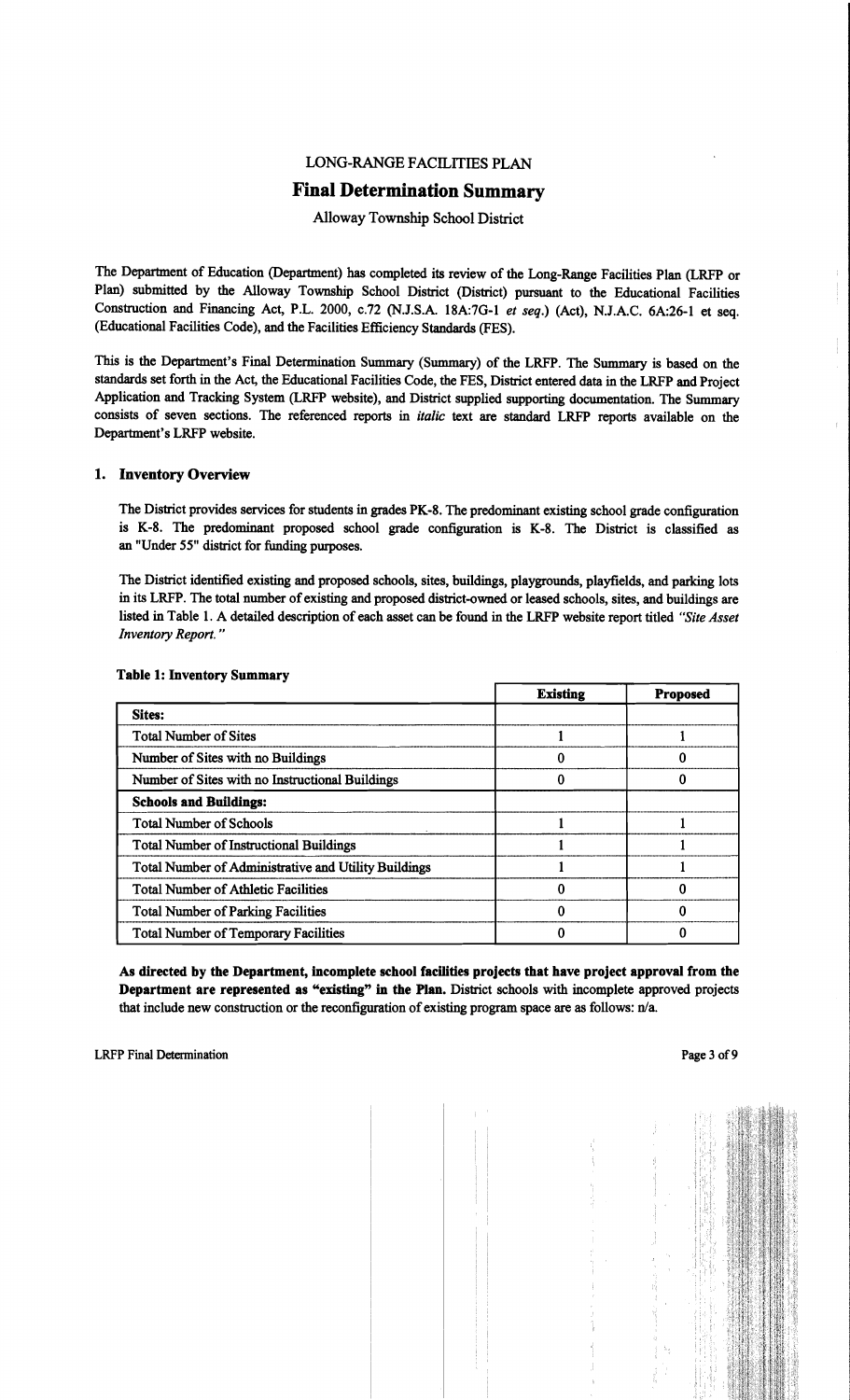Major conclusions are as follows:

- The District is proposing to maintain the existing number of District-owned or leased sites.
- The District is proposing to maintain the existing number of District-owned or operated schools.
- The District is proposing to maintain the existing number of District-owned or leased instructional buildings. The District is proposing to maintain the existing number of District-owned or leased noninstructional buildings.

FINDINGS The Department has determined that the proposed inventory is adequate for review of the District's LRFP. However, the LRFP determination does not imply approval of an individual school facilities project listed within the LRFP. The District must submit individual project applications for project approval. If building demolition or replacement is proposed, the District must submit a feasibility study, pursuant to N.J.S.A. 18A:7G-7b, as part of the application for the specific school facilities project.

# 2. District Enrollments and School Grade Alignments

The District determined the number of students, or ''proposed enrollments," to be accommodated in the LRFP on a district-wide basis and in each school. The District's existing and proposed enrollments and the cohortsurvival projection provided by the Department on the LRFP website are listed in Table 2. Detailed infonnation can be found in the LRFP website report titled "Enrollment Projection Detail." Existing and proposed school enrollments and grade alignments can be found in the report titled *"Enrollment and School Grade Alignment."* 

|                             | <b>Actual Enrollments</b><br>2004 school year | <b>District Proposed</b><br><b>Enrollments</b> | <b>Department's LRFP</b><br><b>Website Projection</b> |
|-----------------------------|-----------------------------------------------|------------------------------------------------|-------------------------------------------------------|
| Grades K-12:                |                                               |                                                |                                                       |
| Grades K-5, including SCSE  | 303                                           | 393                                            | 393                                                   |
| Grades 6-8, including SCSE  | 158                                           | 180                                            | 180                                                   |
| Grades 9-12, including SCSE |                                               |                                                | 0                                                     |
| <b>Totals K-12</b>          | 461                                           | 573                                            | 573                                                   |
| <b>Pre-Kindergarten:</b>    |                                               |                                                |                                                       |
| Pre-Kindergarten, Age 3     |                                               | 0                                              | 0                                                     |
| Pre-Kindergarten, Age 4     | 27                                            | 0                                              | 0                                                     |
| Pre-Kindergarten, SCSE      |                                               |                                                | 0                                                     |

#### Table 2: Enrollment Comparison

*"seSE"* = *Self-Contained Special Education* 

Major conclusions are as follows:

- The District elected to use the Department's LRFP website projection. Supporting documentation was submitted to the Department as required to justify the proposed enrollments.
- The District is planning for increasing enrollments.
- The District is not an ECPA (Early Childhood Program Aid) District.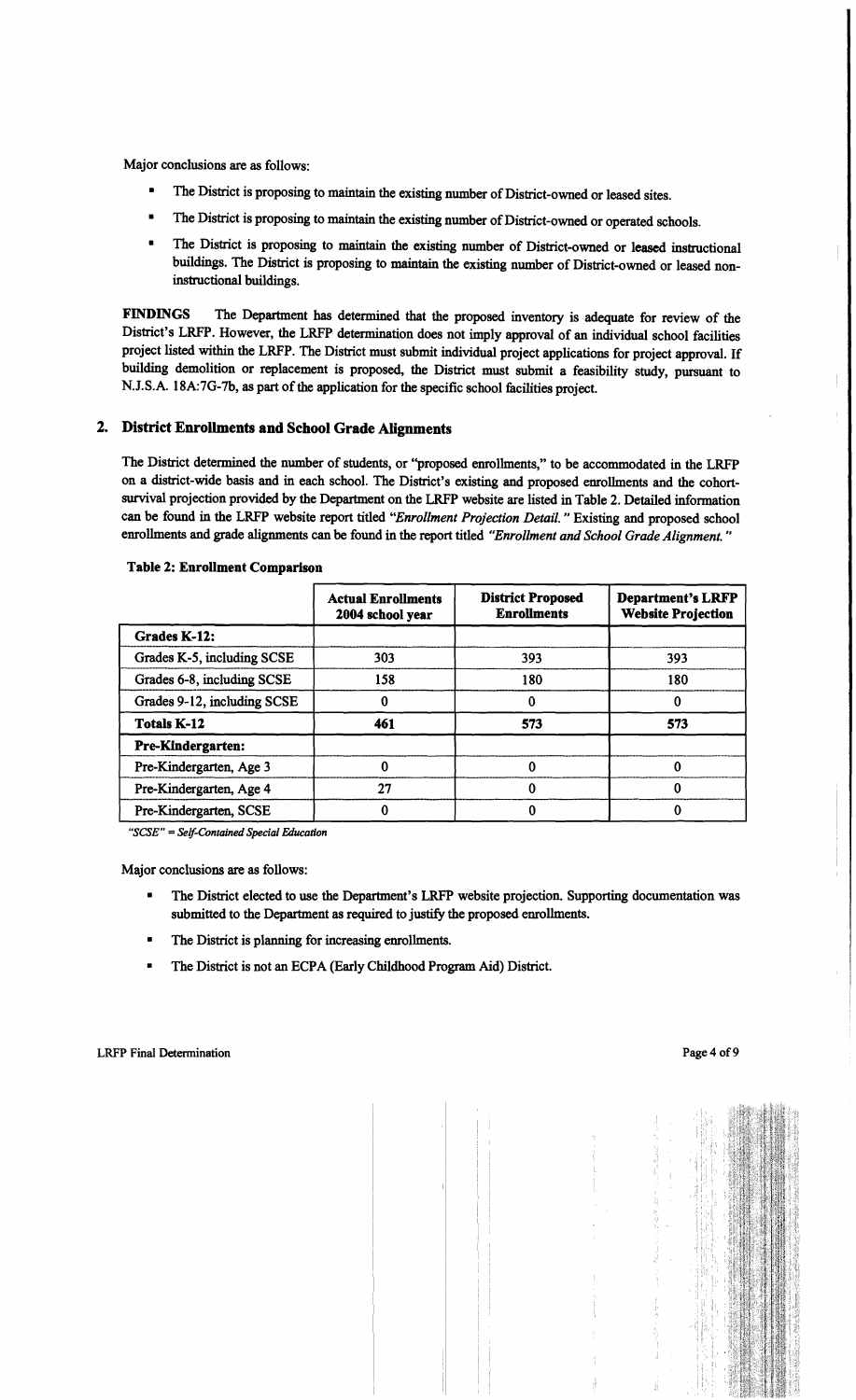FINDINGS The Department has determined that the District's proposed enrollments are supportable for review of the District's LRFP. The Department will require a current enrollment projection at the time an application for a school facilities project is submitted incorporating the District's most recent Fall Enrollment Report in order to verify that the LRFP's planned capacity is appropriate for the updated enrollments.

# 3. FES and District Practices Capacity

The proposed room inventories for each school were analyzed to determine whether the LRFP provides adequate capacity for the proposed enrollments. Two capacity calculation methods, called *"FES Capacity"* and "District Practices Capacity," were used to assess existing and proposed school capacity in accordance with the FES and District program delivery practices. A third capacity calculation, called "Functional Capacity," determines Unhoused Students and potential State support for school facilities projects. Functional Capacity is analyzed in Section 5 of this Summary.

- *FES Capacity* only assigns capacity to pre-kindergarten *(if district-owned or operated),* kindergarten, general, and self-contained special education classrooms. No other room types are considered to be capacity-generating. Class size is based on the FES and is prorated for classrooms that are sized smaller than FES classrooms. FES Capacity is most accurate for elementary schools, or schools with non-departmentalized programs, in which instruction is "homeroom" based. This capacity calculation may also be accurate for middle schools depending upon the program structure. However, this method usually significantly understates available high school capacity since specialized spaces that are typically provided in lieu ofgeneral classrooms are not included in the capacity calculations.
- *• District Practices Capacity* allows the District to include specialized room types in the capacity calculations and adjust class size to reflect actual practices. This calculation is used to review capacity and enrollment coordination in middle and high schools.

A capacity utilization factor in accordance with the FES is included in both capacity calculations. A 90% capacity utilization rate is applied to classrooms serving grades K-8. An 85% capacity utilization rate is applied to classrooms serving grades 9-12. No capacity utilization factor is applied to preschool classrooms.

Table 3 provides a summary of existing and proposed district-wide capacities. Detailed information can be found in the LRFP website report titled *"FES and District Practices Capacity.* <sup>11</sup>

|                                         | <b>Total FES Capacity</b> | <b>Total District Practices Capacity</b> |
|-----------------------------------------|---------------------------|------------------------------------------|
| $(A)$ Proposed Enrollments              | 573                       | 573                                      |
| (B) Existing Capacity                   | 518.46                    | 628.75                                   |
| <i>Existing Capacity Status (B)-(A)</i> | $-54.54$                  | 55.75                                    |
| (C) Proposed Capacity                   | 518.46                    | 628.75                                   |
| <i>Froposed Capacity Status (C)-(A)</i> | $-54.54$                  | 55.75                                    |

### Table 3: FES and District Practices Capacity Summary

\* *Positive numbers signify surplus capacity,· negative numbers signify inadequate capacity. Negative values for District Practices capacity are acceptable* if*proposed enrollments do not exceed 100% capacity utilization.* 

Major conclusions are as follows:

The District has appropriately coordinated proposed school capacities and enrollments in the LRFP.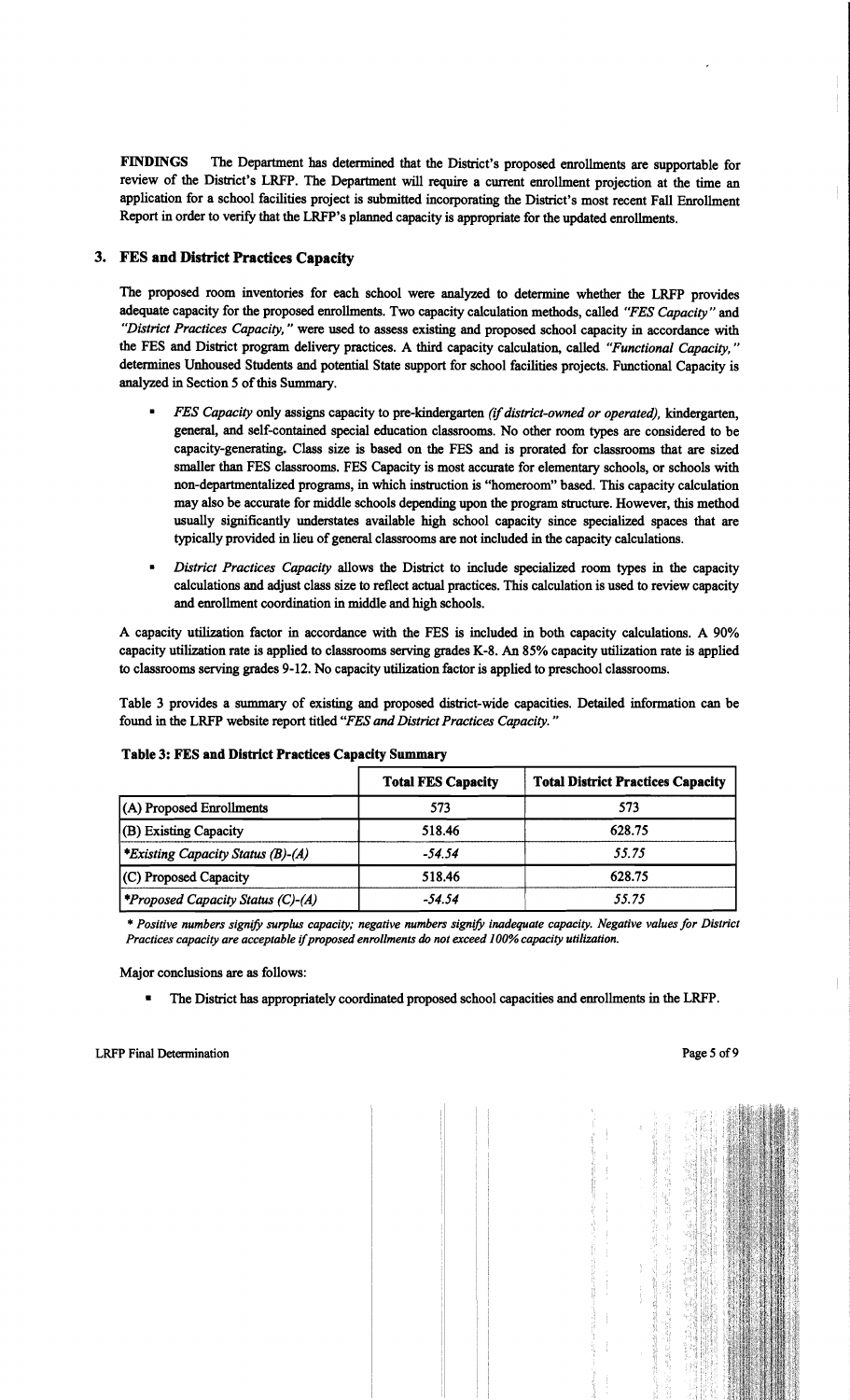Adequate justification has been provided by the District if capacity for a school deviates from the proposed enrollments by more than 5%.

FINDINGS The Department has determined that the proposed District capacity, in accordance with the proposed enrollments, is adequate for review of the District's LRFP. The Department will require a current enrollment projection at the time an application for a school facilities project is submitted, incorporating the District's most recent Fall Enrollment Report, in order to verify that the LRFP's planned capacity meets the District's updated enrollments.

# 4. Functional Capacity and Unhoused Students Prior to Proposed Work

*Functional Capacity* was calculated and compared to the proposed enrollments to provide a preliminary estimate of Unhoused Students and new construction funding eligibility. Functional Capacity is the adjusted gross square footage of a school building *(total gross square feet minus excluded space)* divided by the minimum area allowance per Full-time Equivalent student for the grade level contained therein. Unhoused Students is the number of students projected to be enrolled in the District that exceeds the Functional Capacity of the District's schools pursuant to N.lA.C. 6A:26-2.2(c).

*"Excluded Square Feet"* in the LRFP Functional Capacity calculation includes (1) square footage exceeding the FES for any pre-kindergarten, kindergarten, general education, or self-contained special education classroom; (2) grossing factor square footage *(corridors, stairs, mechanical rooms, etc.)* that exceeds the FES allowance, and (3) square feet proposed to be demolished or discontinued from use. Excluded square feet may be revised during the review process for individual school facilities projects.

Table 4 provides a preliminary assessment of Functional Capacity, Unhoused Students, and Estimated Maximum Approved Area for the various grade groups in accordance with the FES. Detailed information concerning the calculation and preliminary excluded square feet can be found in the LRFP website reports titled *"Functional Capacity and Unhoused Students"* and *"Functional Capacity Excluded Square Feet. "* 

|                      |            | B                |                 |                |                          |
|----------------------|------------|------------------|-----------------|----------------|--------------------------|
|                      |            | <b>Estimated</b> |                 | D              | $E = C x D$              |
|                      | A          | Existing         | $C = A-B$       | Area           | <b>Estimated Maximum</b> |
|                      | Proposed   | Functional       | <b>Unhoused</b> | Allowance      | Approved Area for        |
|                      | Enrollment | Capacity         | <b>Students</b> | (gsf/students) | <b>Unhoused Students</b> |
| Elementary $(K-5)^*$ | 393        | 330.34           | 62.66           | 125.00         | 7833.04                  |
| Middle $(6-8)$       | 180        | 151.30           | 28.70           | 134.00         | 3845.97                  |
| High (9-12)          | 0          | 0.00             | 0.00            | 151.00         | 0.00                     |
| <b>Totals K-12</b>   | 573        | 481.64           |                 |                |                          |

Table 4: Functional Capacity and Unhoused Students Prior to Proposed Work

*\*Pre-Idndergarten students are not included in the calculations.* 

Major conclusions are as follows:

• The calculations for "Estimated Existing Functional Capacity" include school facilities projects that have been approved by the Department but were not under construction or complete at the time of Plan submission.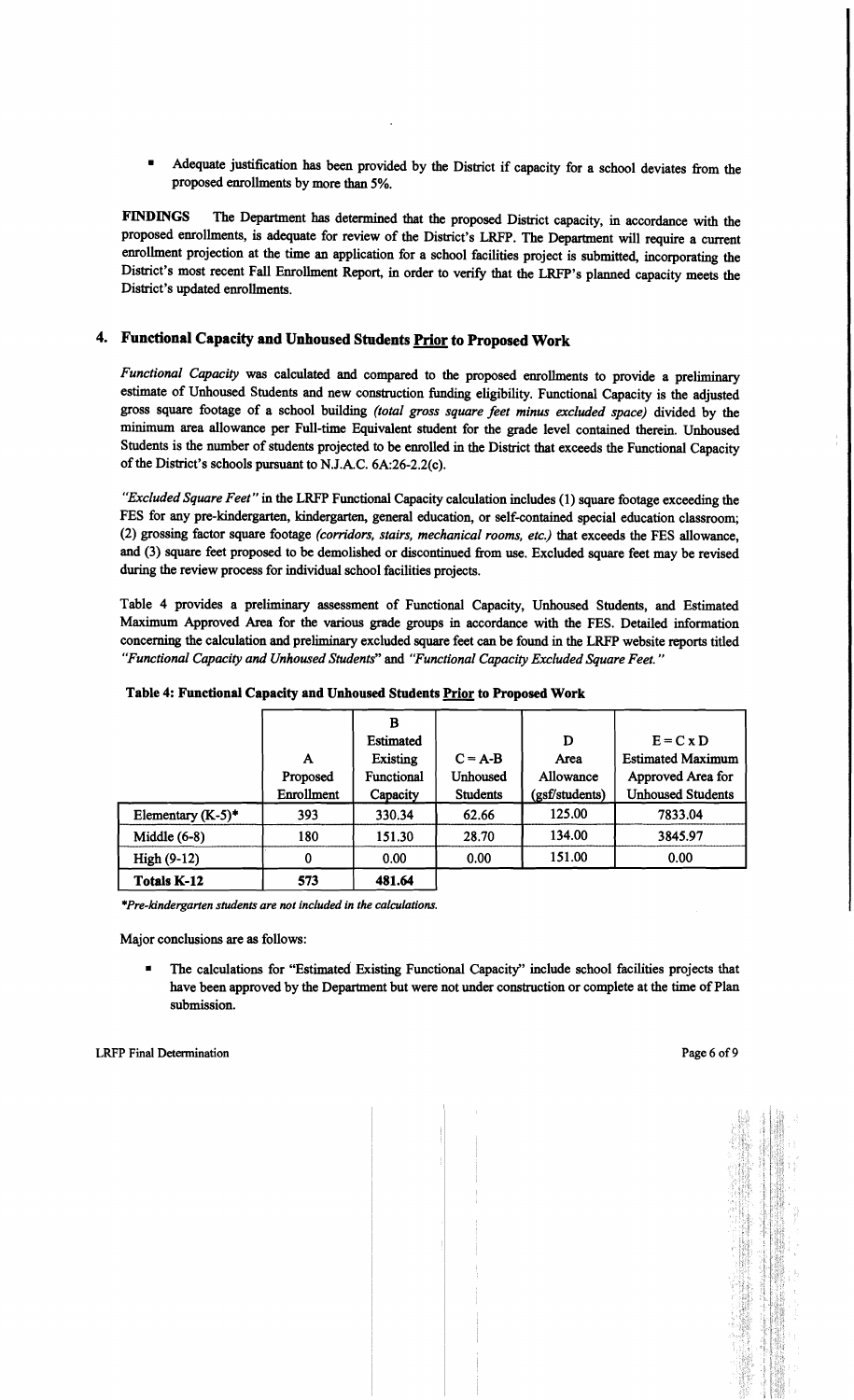- The District, based on the preliminary LRFP assessment, does not have Unhoused Students for the following FES grade groups: Grades K-5, 6-8.
- The District, based on the preliminary LRFP assessment, has Unhoused Students for the following FES grade groups: n/a.
- The District is not an ECPA district. Therefore, pre-kindergarten students are not included in the calculations. Unhoused pre-kindergarten self-contained special education students are eligible for State support. A determination of square footage eligible for State support will be made at the time an application for a specific school facilities project is submitted to the Department for review and approval.
- The District is not proposing to demolish or discontinue the use of existing District-owned instructional space. The Functional Capacity calculation excludes square feet proposed to be demolished or discontinued for the following FES grade groups: Grades K-5, 6-8.

FINDINGS Functional Capacity and Unhoused Students calculated in the LRFP are preliminary estimates. Justification for square footage in excess of the FES and the determination of additional excluded square feet, Preliminary Eligible Costs (PEC), and Final Eligible Costs (FEC) will be included in the review process for specific school facilities projects. A feasibility study undertaken by the District is required if building demolition or replacement is proposed per NJ.A.C. 6A:26-2.3(b)(10).

# s. Proposed Work

The District was instructed to review the condition of its facilities and sites and to propose corrective *"system"*  and *"inventory"* actions in its LRFP. *"System"* actions upgrade existing conditions without changing spatial configuration or size. Examples of system actions include new windows, finishes, and mechanical systems. *"Inventory"* actions address space problems by removing, adding, or altering sites, schools, buildings and rooms. Examples of inventory actions include building additions, the reconfiguration of existing walls, or changing room use.

Table 5 summarizes the type of work proposed in the District's LRFP for instructional buildings. Detailed information can be found in the LRFP website reports titled *"Site Asset Inventory," "LRFP Systems Actions Summary,* " *and "LRFP Inventory Actions Summary. "* 

| <b>Type of Work</b>                                            | <b>Work Included in LRFP</b> |  |  |
|----------------------------------------------------------------|------------------------------|--|--|
| <b>System Upgrades</b>                                         | Yes                          |  |  |
| <b>Inventory Changes</b>                                       |                              |  |  |
| Room Reassignment or Reconfiguration                           | No                           |  |  |
| <b>Building Addition</b>                                       | No                           |  |  |
| New Building                                                   | No                           |  |  |
| Partial or Whole Building Demolition or Discontinuation of Use | No                           |  |  |
| New Site                                                       | No                           |  |  |

### Table S: Proposed Work for Instructional Buildings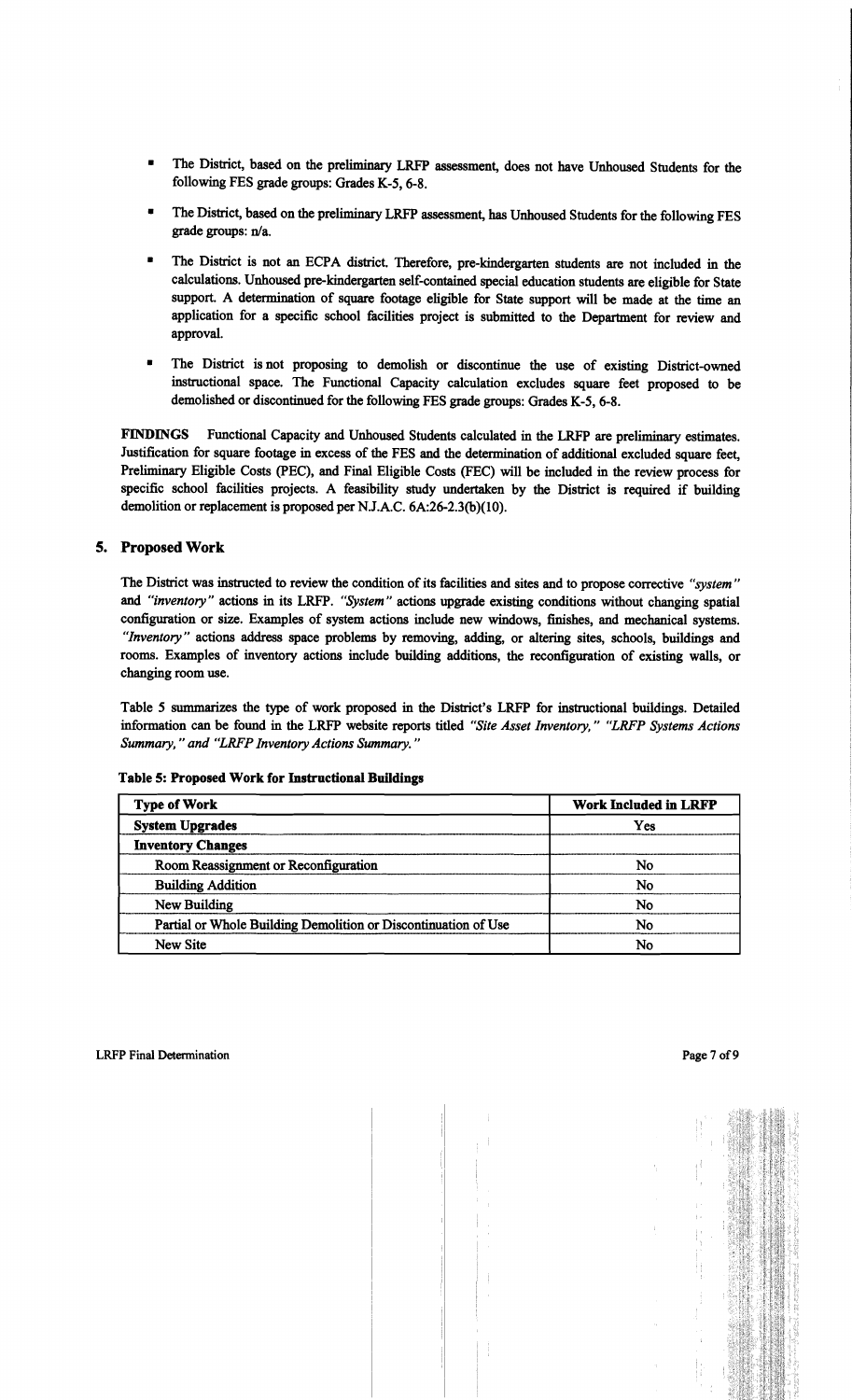Major conclusions are as follows:

- The District has proposed system upgrades in one or more instructional buildings.
- The District has not proposed inventory changes, including new construction, in one or more instructional buildings.
- The District has not proposed new construction in lieu of rehabilitation in one or more instructional buildings.

Please note that costs represented in the LRFP are for capital planning purposes only. Estimated costs are not intended to represent preliminary eligible costs or final eligible costs of approved school facilities projects.

The Act (N.J.S.A. 18A:7G-7b) provides that all school facilities shall be deemed suitable for rehabilitation unless a pre-construction evaluation undertaken by the District demonstrates to the satisfaction of the Commissioner that the structure might pose a risk to the safety of the occupants even after rehabilitation or that rehabilitation is not cost-effective. Pursuant to N.J.A.C. 6A:26-2.3(b)(10), the Commissioner may identify school facilities for which new construction is proposed in lieu of rehabilitation for which it appears from the information presented that new construction is justified, provided, however, that for such school facilities so identified, the District must submit a feasibility study as part of the application for the specific school facilities project. The cost of each proposed building replacement is compared to the cost of additions or rehabilitation required to eliminate health and safety deficiencies and to achieve the District's programmatic model.

Facilities used for non-instructional or non-educational purposes are ineligible for State support under the Act. However, projects for such facilities shall be reviewed by the Department to determine whether they are consistent with the District's LRFP and whether the facility, if it is to house students (full or part time) conforms to educational adequacy requirements. These projects shall conform to all applicable statutes and regulations.

FINDINGS The Department has determined that the proposed work is adequate for review of the District's LRFP. However, Department approval of proposed work in the LRFP does not imply that the District may proceed with a school facilities project. The District must submit individual project applications with cost estimates for Department project approval. Both school facilities project approval and other capital project review require consistency with the District's approved LRFP.

# 6. Functional Capacity and Unhoused Students After Completion of Proposed Work

The *Functional Capacity* of the District's schools *after* completion of the scope of work proposed in the LRFP was calculated to highlight any remaining Unhoused Students.

Table 6 provides a preliminary assessment of Unhoused Students and Estimated Remaining Maximum Area after completion of new construction proposed in the LRFP, if applicable. Detailed information concerning the calculation can be found in the website report titled *"Functional Capacity and Unhoused Students."*